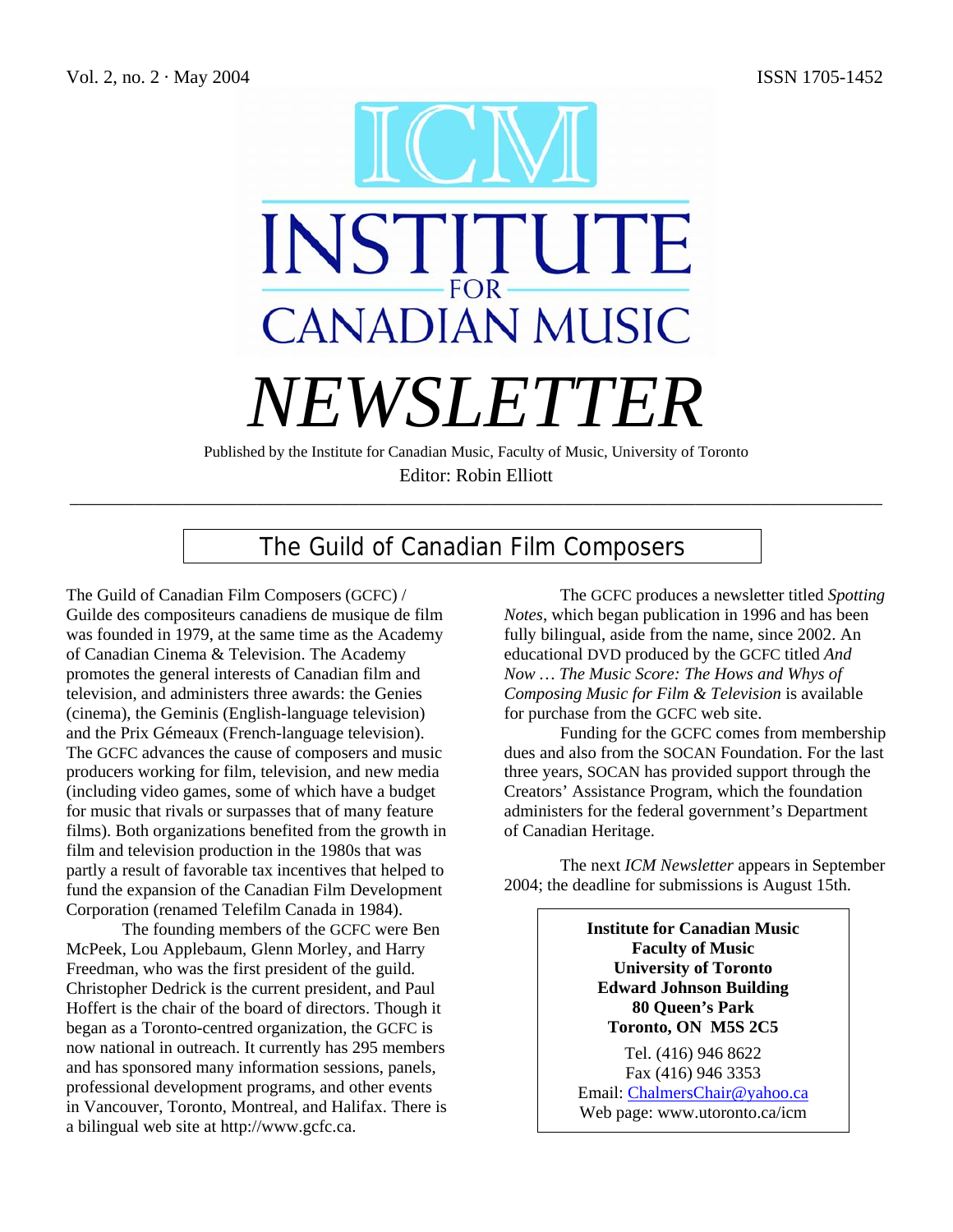## Music Academia in the News

It is rare that the academic world makes it into the headlines, and rarer still that events in music academia are brought to the attention of newspaper readers. Recently, however, a half-page article in the Toronto *Globe and Mail* highlighted a trend in which 'Canadians and permanent residents [are] being shut out of jobs' at Canadian universities in general, and music departments in particular.<sup>1</sup> The article states that the U.S. composer Dorothy Chang was hired as an assistant professor of music at the University of British Columbia (UBC) in preference to qualified Canadian candidates, such as Rodney Sharman. The article also notes that the Faculty of Music at McGill University recently 'hired two academics from U.S. colleges over top Canadian candidates.' In a letter to the editor responding to this article, John Burge, President of the Canadian League of Composers and a professor of composition at Queen's University in Kingston, pointed out that McGill and UBC may have been in breach of Human Resources Development Canada (HRDC) regulations about hiring.<sup>2</sup> Peter J. Duffin, a former HRDC employee, responded that the universities would not be in breach of regulations if a non-Canadian academic brings 'skills of significant benefit to Canada.' 3 Janet Danielson, the chair of the Association of Canadian Women Composers, wrote in to complain about this loophole, and noted further that 'There has been only one Canadian woman appointed to a tenure-track university composition position in English-speaking Canada in the past 30 years.' Danielson argues that by neglecting Canadians, 'universities are undermining the long-term viability of their programs, not to mention Canadian cultural leadership and a distinctly Canadian voice.<sup>'4</sup>

HRDC regulations were changed in 2001. Before that date, Canadians had to be considered in the first tier of the hiring process. Committees could not even look at non-Canadians until all Canadian applications had been reviewed and qualified Canadian candidates had been interviewed. The new HRDC regulations allow for simultaneous searches, in which Canadian and non-Canadian applicants are reviewed at the same time. It seems that the new HRDC regulations have (unintentionally?) made it easier to bypass Canadian candidates. It is still the case, however, that Canadians who are fully qualified for any position must be offered it before a non-Canadian candidate can be considered. In cases where a non-Canadian is to be offered a job, the university must provide detailed recruitment and selection information to HRDC to justify the process. But subjectivity creeps into the process due to the fact that it is up to a hiring committee to decide whether or not a foreign candidate offers special 'skills' that the Canadian candidates do not posses. This is a debatable issue, especially when, as in the Chang case, the position involves creativity rather than scholarship.

 $\overline{a}$ 

There are, of course, other considerations besides nationality that drive the hiring process. Equity and diversity issues are usually highlighted in university job ads. When asked whether diversity or nationality considerations are prioritized by the university administration, a highly placed University of Toronto music administrator said that recently diversity has taken precedence. No doubt this reflects a similar trend elsewhere in Canada. The fact that Chang is a woman and also a visible minority, and thus adds to the diversity of the university community, may have counted for more than Sharman's Canadian nationality. (The fact that Sharman is also openly gay invites one to pose the question of how different kinds of diversity are weighted in the hiring process: does visible diversity count for more than invisible diversity?) In other cases, to judge from Janet Danielson's comments, Canadian women may have been passed over in favour of male candidates from abroad. Such cases would have to have been argued before HRDC on the basis of uneven qualifications and suitability for the position: the 'significant skills' loophole cited by Duffin.

I worked in Ireland as a foreign national from 1996 to 2002, lecturing in music at University College Dublin (UCD). As a holder of joint Canadian/U.K. citizenship, I was able to compete on a level playing field with Irish candidates for the UCD position, thanks to European Community (EC) employment regulations. Universities in EC nations may not give preferential treatment to candidates from their own country, unlike the situation in Canada under the HRDC regulations. An Irish musicologist applying for a job at an Irish university will often find him/herself in competition against musicologists from the U.K., Germany, France, and so on. When I was hired by UCD, I was the only non-Irish academic in the music department; now there are three Irish faculty members, one British, and one German.

Diversity of nationality is obviously a valuable asset in a university music department. My undergraduate training at Queen's University was all the richer for the fact that it included instruction from faculty members who were originally from Hungary, England, Germany, the United States, and Jamaica, as well as Canada. At the University of Toronto's Faculty of Music, at least 50 percent of the current full-time faculty members are of non-Canadian origin. At the same time, it is only right to give Canadian graduates a fair opportunity at being employed in Canada. What is needed is a workable compromise between hiring only Canadians for academic positions in music, and hiring only international candidates. The HRDC regulations, which give preference to Canadian candidates, while at the same time provide clear procedures for hiring non-Canadians, seem to have been drawn up with just this type of compromise in mind. The price to be paid is that the hiring criteria remain somewhat subjective, and this seems to result in abundant possibilities for circumventing the spirit, if not the letter, of the HRDC regulations. This is a vitally important and sensitive matter, as the responses to the *Globe and Mail* article demonstrate, and one that needs ongoing attention and consideration.

<sup>&</sup>lt;sup>1</sup> Caroline Alphonso, 'Foreign hires sweet music to universities: flap over UBC choice for composing post illustrates cross-country staffing trend,' (Toronto) *Globe and Mail* (11 May 2004): A3. 2 <sup>2</sup> John Burge, 'Sour notes,' *Globe and Mail* (12 May 2001): A18.

<sup>&</sup>lt;sup>3</sup> Peter J. Duffin, 'Canadian hires,' *Globe and Mail* (13 May 2004):  $\frac{\text{A20}}{4}$ 

Janet Danielson, 'A jarring note,' *Globe and Mail* (17 May 2004): A12.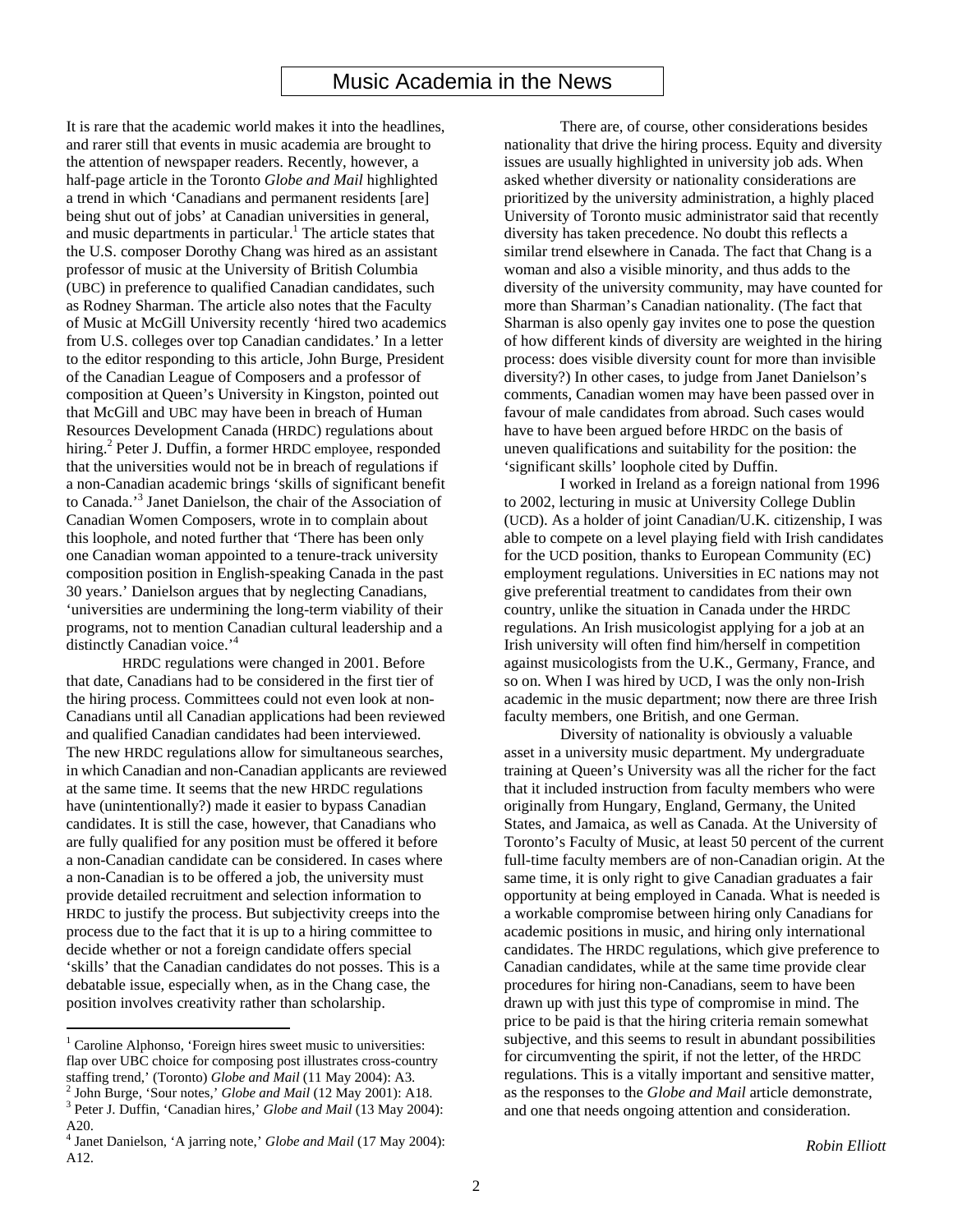## The Maria Callas Poems

### William Aide

#### The Act II Finale

Divas live electrifying lives.

In Mexico City she placed her great ugly voice to open up Aida's endless high E flat; hers was no ordinary *vox humana*. She knew the worth of work – heft of the diaphragm served her, the cords flickered twitched like impaled *lepidopterae*. No more a slave, Aida rang out her high authority. Out over the whole thrilled acoustic world the furor of a perfect stratospheric note unwritten by Verdi.

*I bore my myth that night. The singing was bloody miraculous. Nobody doubles Callas.*

The Birdcage Photo, New York

A thick girl sharing her prized possessions with an attentive fellow; he admires their colours, pale peach flecks on lemon yellow.

She doesn't see them quite so sharp – it's their canary trilling makes her avid; the male bird coloraturas non-stop. She christens him David.

He functions as her Holy Spirit, pours out, spurs her heart's thrum, bears her heavy teenaging. He lights on her ear-drum.

She hears his rapid beating accurately, mimics his every roulade his non-humanity her best teacher. She carries him across the flood

back to her native Athens. Unseen her firebird survives here in this homely snapshot – She must be eleven or twelve.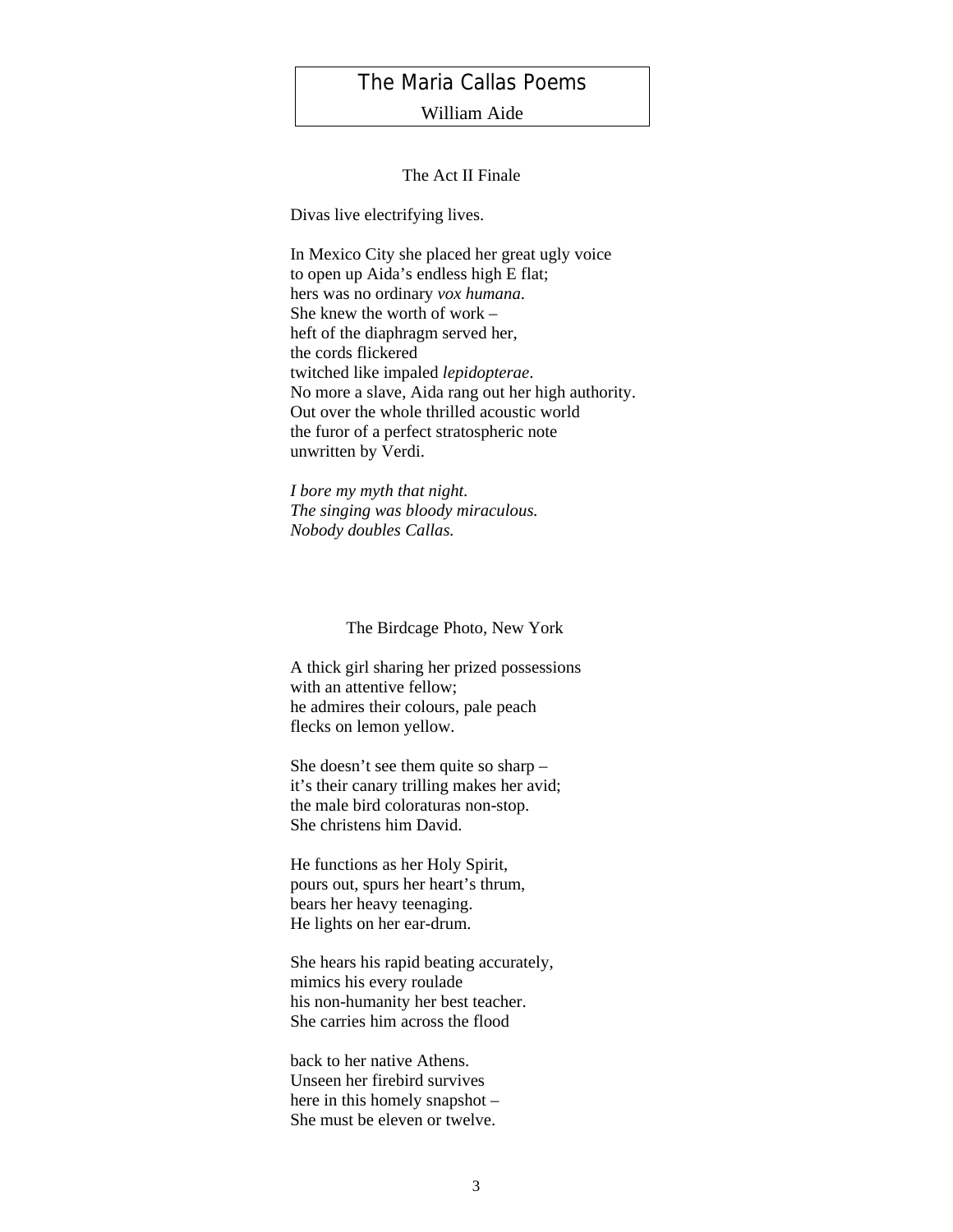### Major Bowes' Amateur Hour *April 7, 1935*

Nina Foresti, singing "Un bel di", abbreviated version: Nina, you hide behind a spindly name, you are really Cecilia Sophia Anna Maria Kalegoropoulou, by birth.

Your lively interview tells us your father's a druggist who changed his name to Callas – he wanted a normal Maria who wouldn't compete – this is your secret radio hour.

You are all of eleven, much too young to be tackling "Un bel di"; bear in mind your vocal health. We have given you a "D" and note: "faint possibility for future". Your weak soprano bleats, we cannot detect a shred of divinity in it.

Thank you for appearing on the show.

"half oboe, half clarinet"

This is the voice to say yes to – harsh, choked, dark, smoked, veiled, black, vaulting, slashing, charred, metallic, raw, hot-marbles-mouthed, wrathful-heart-stopping, deadened-before-dying, little-girled, gaudy, bottled, thick, opaque, rapt, shrilling, cascading E in alt to low F sharp, chesting way up beyond A glottaled, noble, gloating –

*Did you like my voice when you first heard it?*

No.

*I thought not.*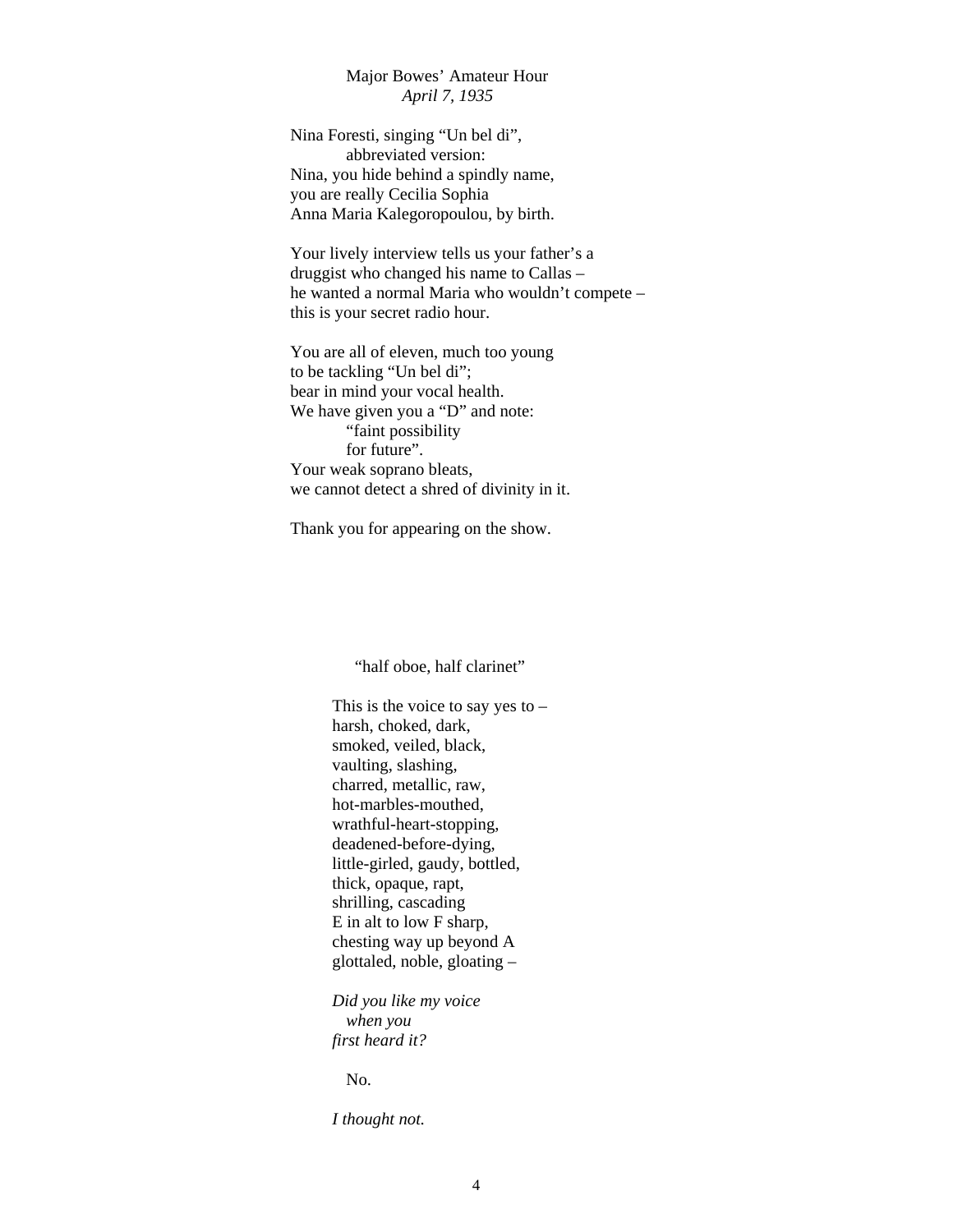#### Her Way with Words

She flaunted meaning – the libretto forced her colours as if her voice, that *grande orgue* were metaphor for theatre as if that booming voice-box stretched its hectoring flinging speech into sung flesh.

From Verdi take one word IMMAGINAR *who would have thought* – the old man Duncan's gouts had splattered Macbeth's insensate queen; locked vaults emit her guilt in groans on smoked vowels of horror IMMAGINAR no known soprano ever could imagine. A bad demented conscience meandered nightly in the centre of the word.

Her way with words was wondrous.

Callas, chic enigma, lover of Lucy, westerns, Frank Sinatra, voiced the century's truest melo-drama.

#### *Medea*, Live

The eyes, bigger, blacker than Bette Davis', the upturned, outspread hands like sprawled, art-nouveauish tulips, mouth a maw for messages condemnatory, tongue, teeth, only a mother could love, photographed cartoons that held the stage.

The monumental power is in the voice, the raking sex is in the voice, the classic retribution in that voice would kill a king and all his childish heirs. A thing to worship, study, pity, emulate, her voice of mettle, caught on record, Dallas, 1958.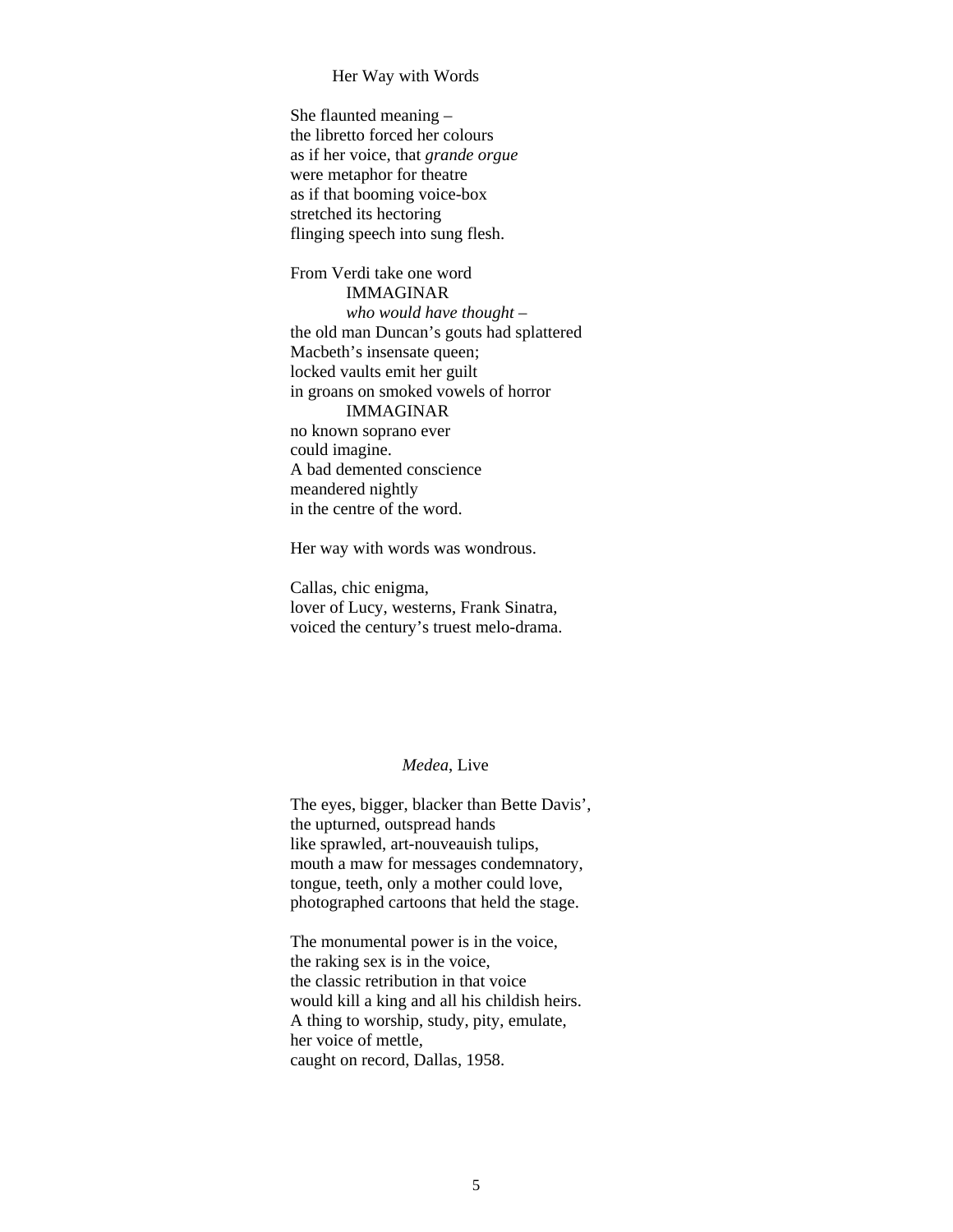#### She Admonishes Her Interviewer

'Mr. Rodrini, why are you sobbing in your bed?' It's your live Traviata, he said.

'But surely you know that life is not art.' Mrs. Callas, they are not so far apart.

You sing into beauty what I cannot bear. 'You mean mortal illness, sacrifice, despair?

In opera praying, dying are more plangent.' And in your voice more than can be imagined.

The beauty of bel canto's in the pain. 'Callas will never sound like that again.

Rodrini, love my voice, but don't live through it. I tried to sing through life – I couldn't do it.'

She Mimics Audrey Hepburn

Like Michelangelo's slaves her body had to be detected chipped and chiselled out from massive lumps of stone.

She had the voice and drama in hand; she completed herself hacking away at pendulous flesh uncovering her svelte silhouette with the speed of the Carrera master.

She rose in glamour an act of willed sculpture. Fans held aloft her cardboard figure hipped and alluring, a high gothic madonna, clothed from head to toe by Biki.

Callas, the remote controller, worshipped verisimilitude – her Violetta thin and sad enough to die for real spoiled the role for everyone forever.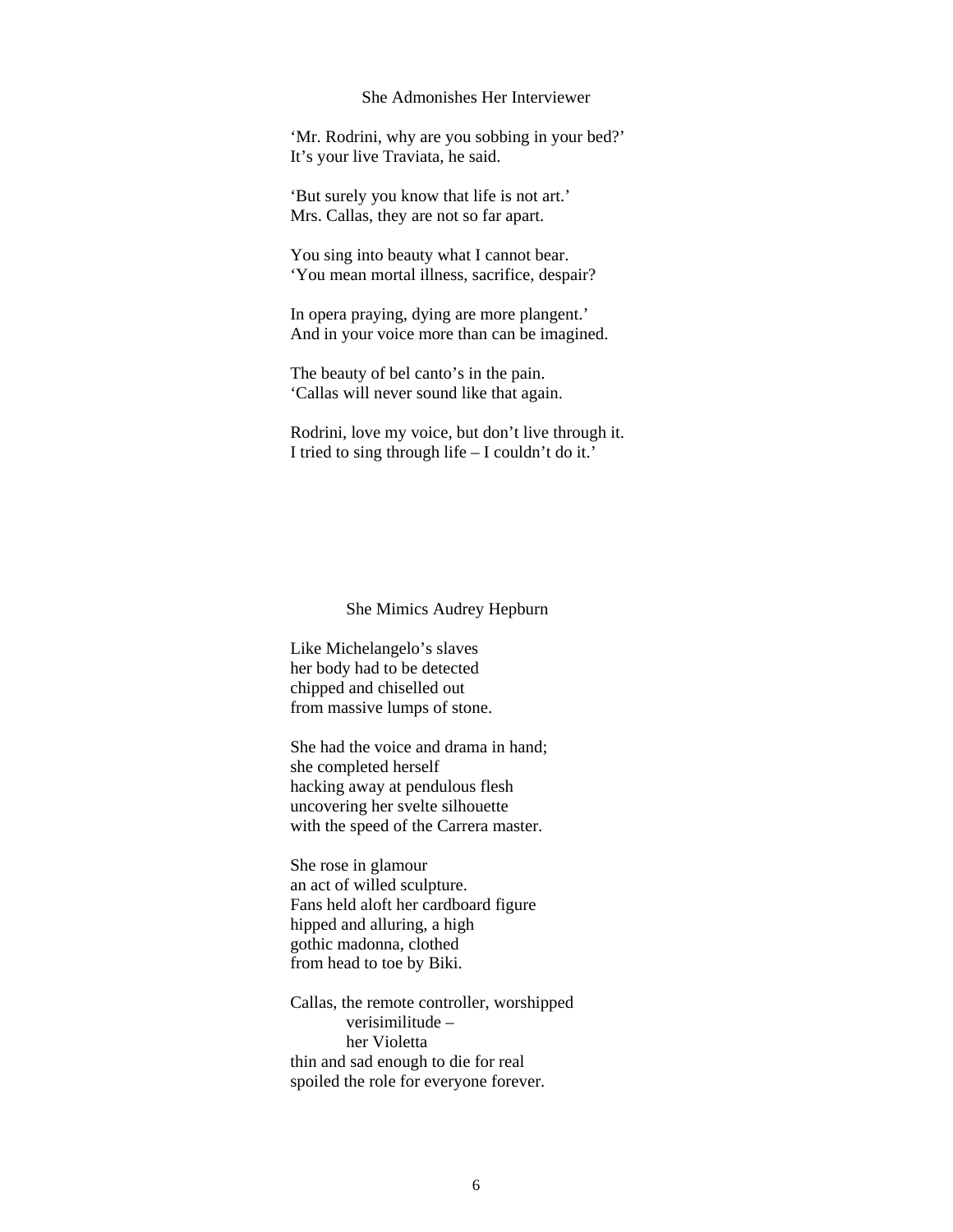#### *Vissi d'Amore*

In opera life is unfair, high-voiced women get all the stellar parts but what they have to do to sing them –

> play at being stark raving, expire without cause, dance with thick ankles, walk unerringly in their sleep, mount pyres, suffocate under snow, pray in futility, inhale lethal perfumes, kiss a severed head, leap off parapets, lose their loves to save the family name, waste away to final curtain –

*Prima donna assoluta del mondo* She sang a wider range of roles than Malibran. She phrased for every cognizant musician. No other voice had done the same. For those who care this is a deadly argument:

Maria the artist who moved the earth *Vissi d'Arte* understood by all; Maria the woman levelled by vulgarians (Need cometh before a fall) like any other operatic lost one.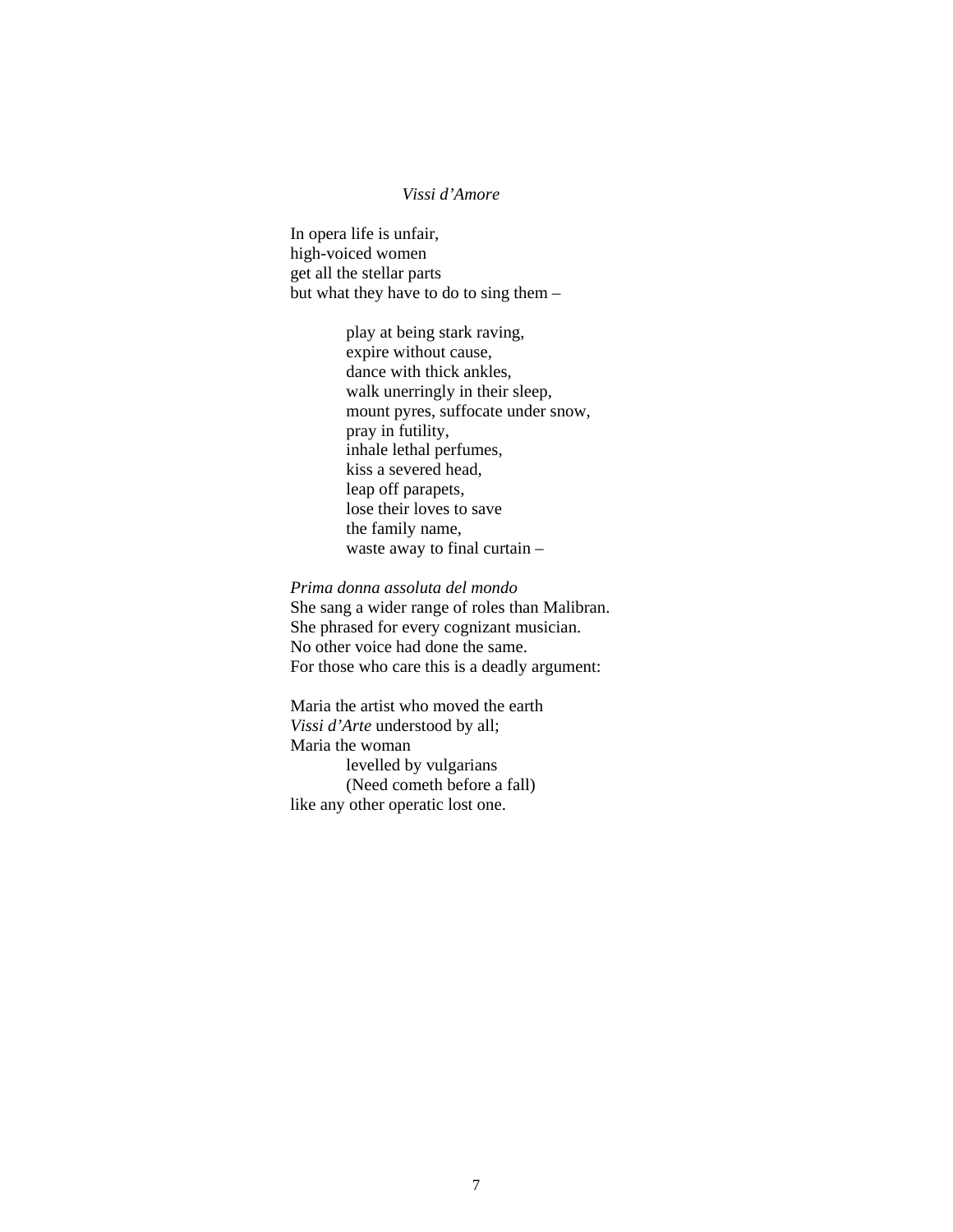#### She Loses Her Voice

A moneyed man, hoisting tungsten steel, a rough sailor, he posed her on his bar-stool, the seat cover a cured whale's foreskin. They drifted all over the Mediterranean she lost her pallor she got her first real tan.

Her training under the Parthenon gave him class. What every tycoon can give he lent to her until next week – a full trough, the playful life. Art has its reasons. She ignored them. He needed trophies. He was her Greek.

She was perched on top of the world, she hummed in Churchill's ear, she smiled with Elsa Maxwell. When they danced in his lavish ballroom her head bobbed above his head. He circumscribed her voice – a tin whistle in a typhoon – he released a spring in her they bought an ocean liner together. Art has its reasons. She forgot them.

#### Near-myths OR Catty-chism

Did she shin-kick her tenor and call him a talentless cunt? She swore like a tar.

Did she queenly walk out of her Norma performance in progress? Act II would have torn out her throat.

Did she disobey Bing of the Met, who had always admired her? She would not oversing, so he fired her.

Did La Scala ring down its fire curtain to stop her ovation? The grandeur of Anna Bolena prevailed.

Did detractors throw celery and radishes at her instead of the usual flowers? She scooped them up, curtsied and conquered.

Was she willful, capricious, a hell-cat and ruthless with colleagues? All of these.

Did she live by herself at the end without lovers or friends? The Berlin Lucia sustained her.

Should we hold her in reverence, never forgetting her wounding and radiant voice? For our own sakes, we should.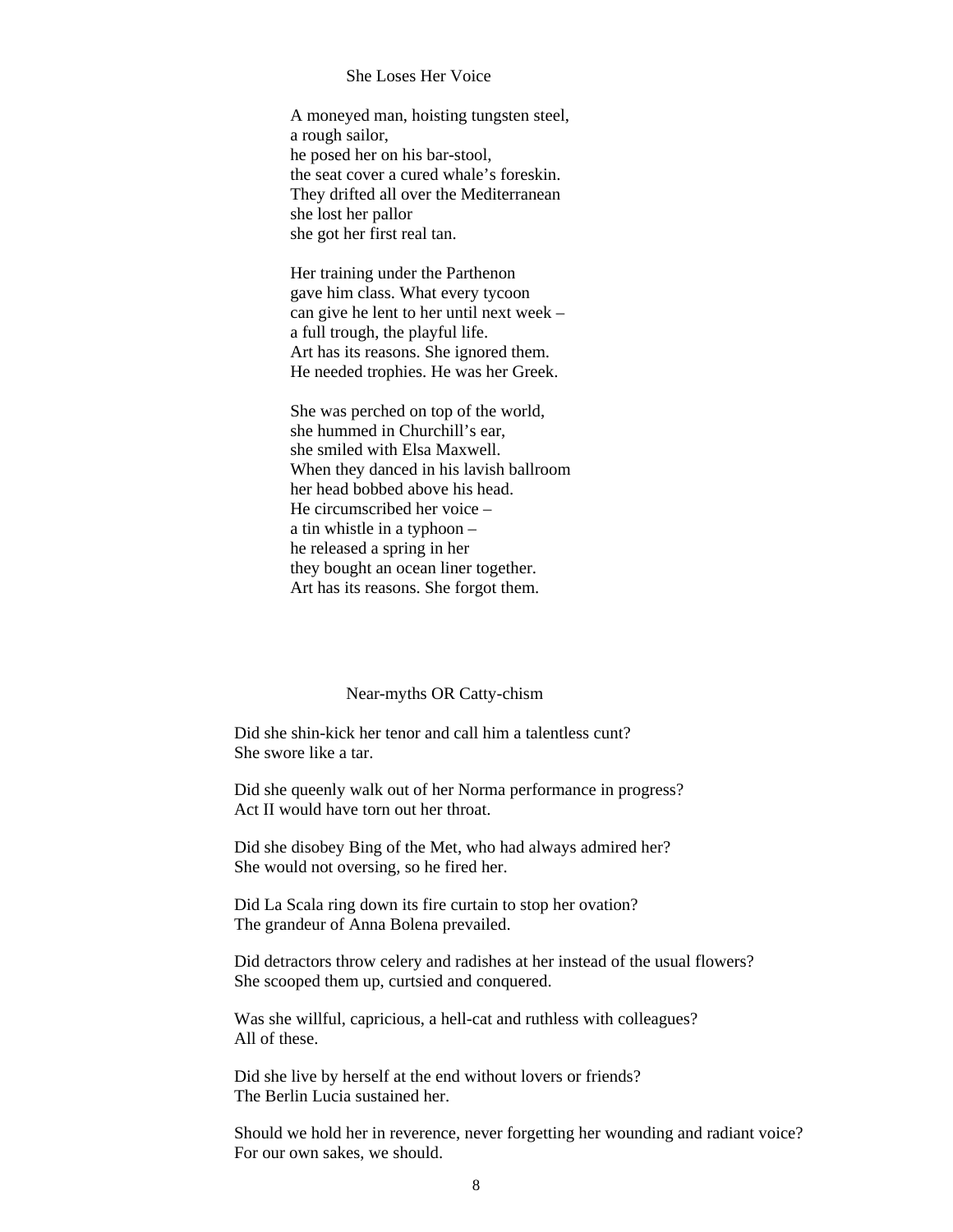#### The Berlin Lucia *September 29, 1955*

She would never sing better descending the staircase clothed in a winged, pleated shift her cruciformed arms and those crawling, cupped hands beating the aria upward beautiful as roots. Madness is never romantic – its ruined dignity aspires to full-throated *scenas*. Never was legato so immense. The Bride of Lammermoor has ceased to twitter. She is fiddling with history.

Now you plant your feet on the rugs of your Paris apartment; mirrors on the wall reflect a sharper nose, the bulging cords in your neck. You are listening again to Berlin, how the concentration of the greatest poets inhabited your being. You allow in your need a few visitors – how bored they are with so many live Lucias – they must leave you now to your honours – never enough – and summoning.

#### *Viene, Norma*

Her art belongs to the ages we all know that. The camera recorded her last appearance a lone blur in a window. She withdrew herself and overcame her ruined voice. Her heart gave out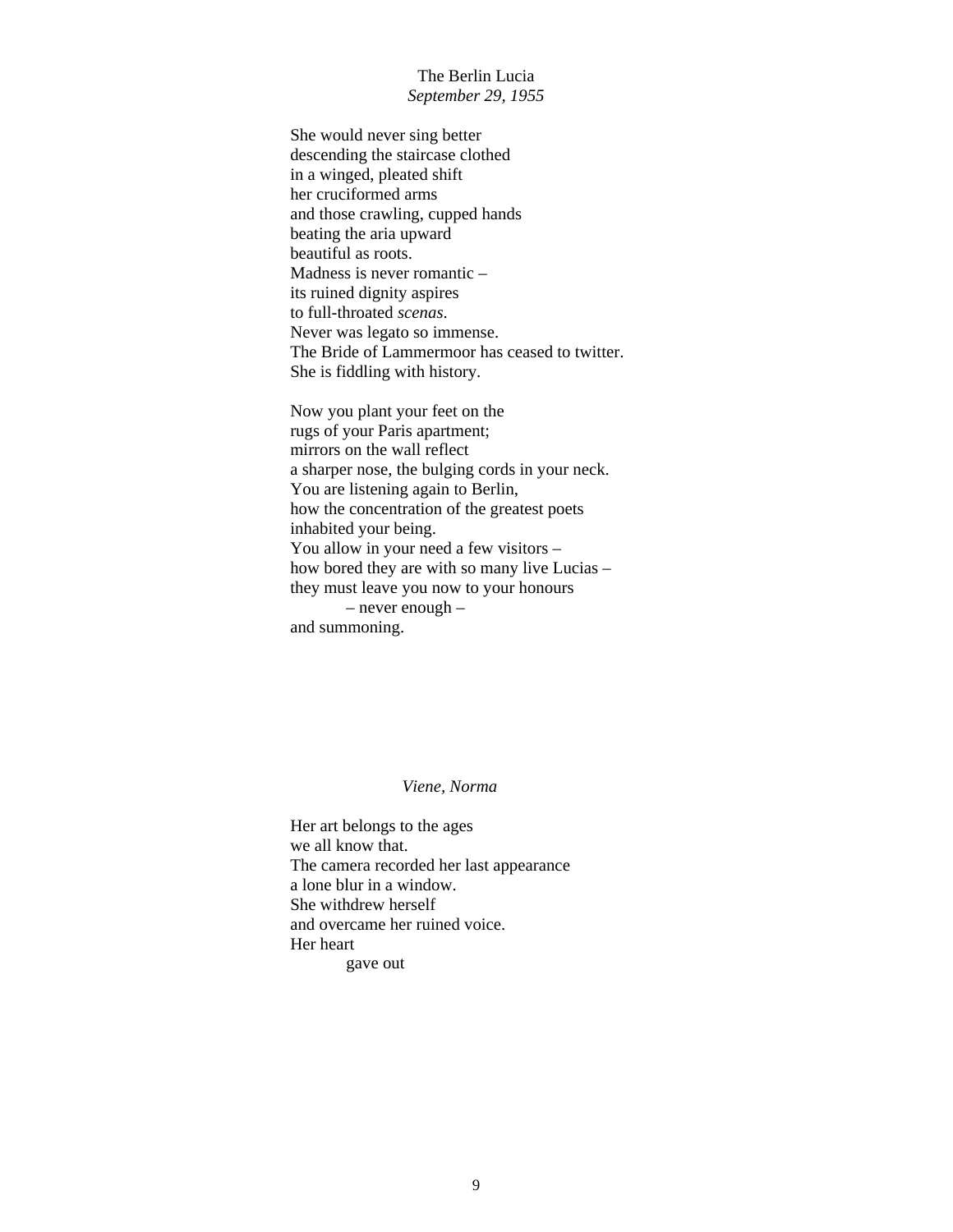#### Jacqueline du Pré Consoles

How we did affect them – from time to time you must have wondered why their surprised selves sundered at what they found sublime. Only we could resurrect them.

We knew our strengths of course – our soaring voices rare and ravishing: our art set us utterly apart none could compare with nor surpass our lyric force.

The Elgar concerto – my piece until I dropped my bow and fingers numbed. Elgar's autumn song succumbed my body's shrivelling in tow. Music in my head begged for release.

My endless talent cut short by mortal illness, your great career by brutal love – which is worse – both a natural curse. There is nothing left to fear; we've sung above death's blurt.

See that small bald man weeping there in the fourth row – he is asking why so soon generous voices die – let's leave our arias for now to his safe-keeping.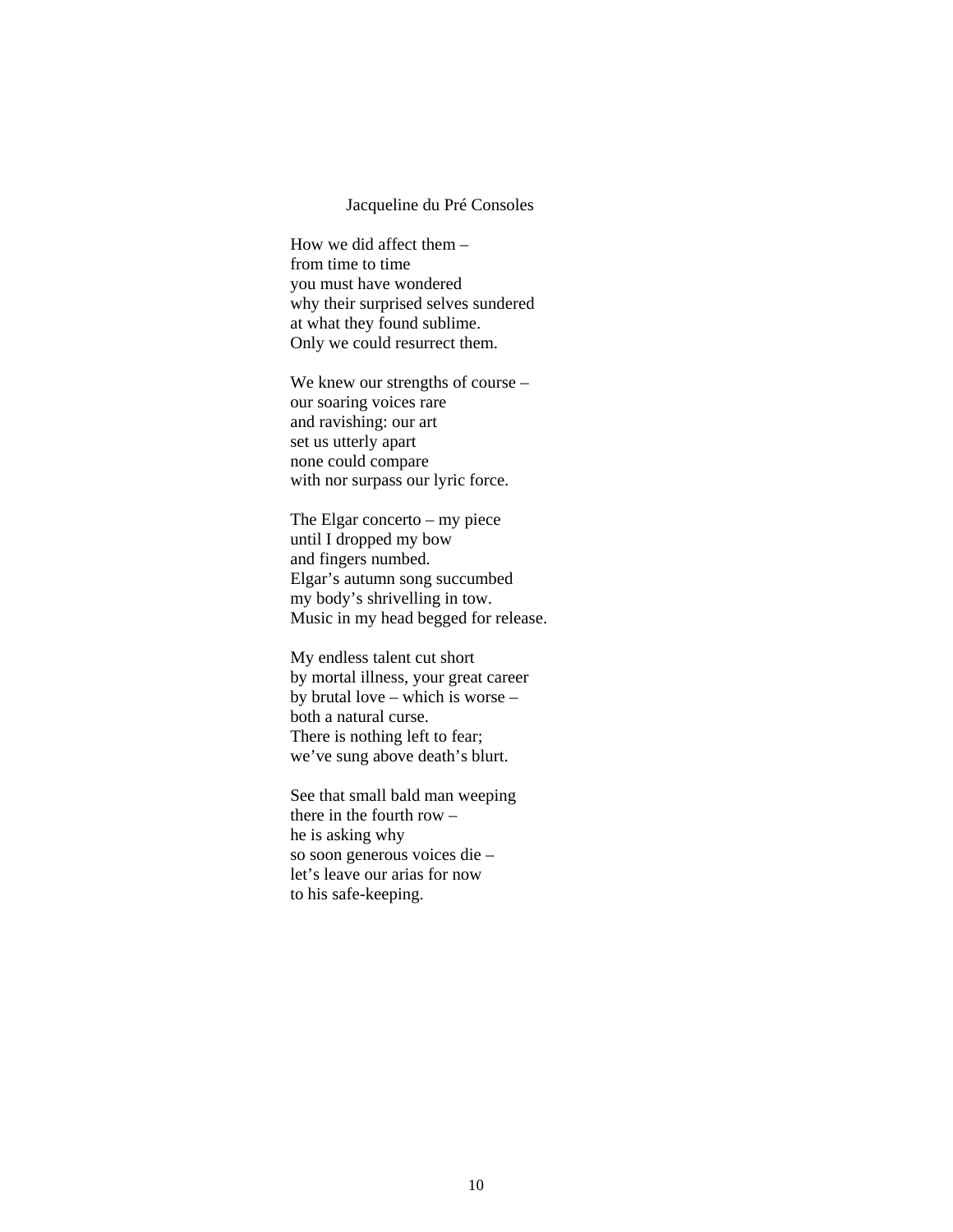#### Portrait of Callas Had She Lived

She might be inspecting a pink like the older woman in the Metropolitan saddened eyes upon us a glorious passage. She might be speaking low: this is my voice; these are my roles.

She might be older still, an ancient woman mad about bel canto wizened like his mother mute under a rich shawl holding herself askance light flooding her downcast face.

*Remembrance like Rembrandt is dark and festive.*

Much like that dab of red on the bulb that was his nose she would be recorded – the gnarl of her hands would explain what her blinded eyes had missed and her singing voice declared.

#### *Maria Marsyas*

*most consoling legend diva-defying-deity sin sin sin skin your voice alive*

William Aide held the Rupert E. Edwards Chair in Piano Performance at the University of Toronto's Faculty of Music until his retirement last year. He continues to have an active career as a pianist, and is also the author of a book of memoirs, *Starting from Porcupine* ([Ottawa]: Oberon Press, 1996), and of a volume of poetry (issued together with a CD of his performance of Chopin's *24 Preludes*, Op. 28), *Sea Voyage with Pigs* ([Ottawa]: Oberon Press, 2002). *The Maria Callas Poems* were short-listed for the CBC Literary Awards in 2003.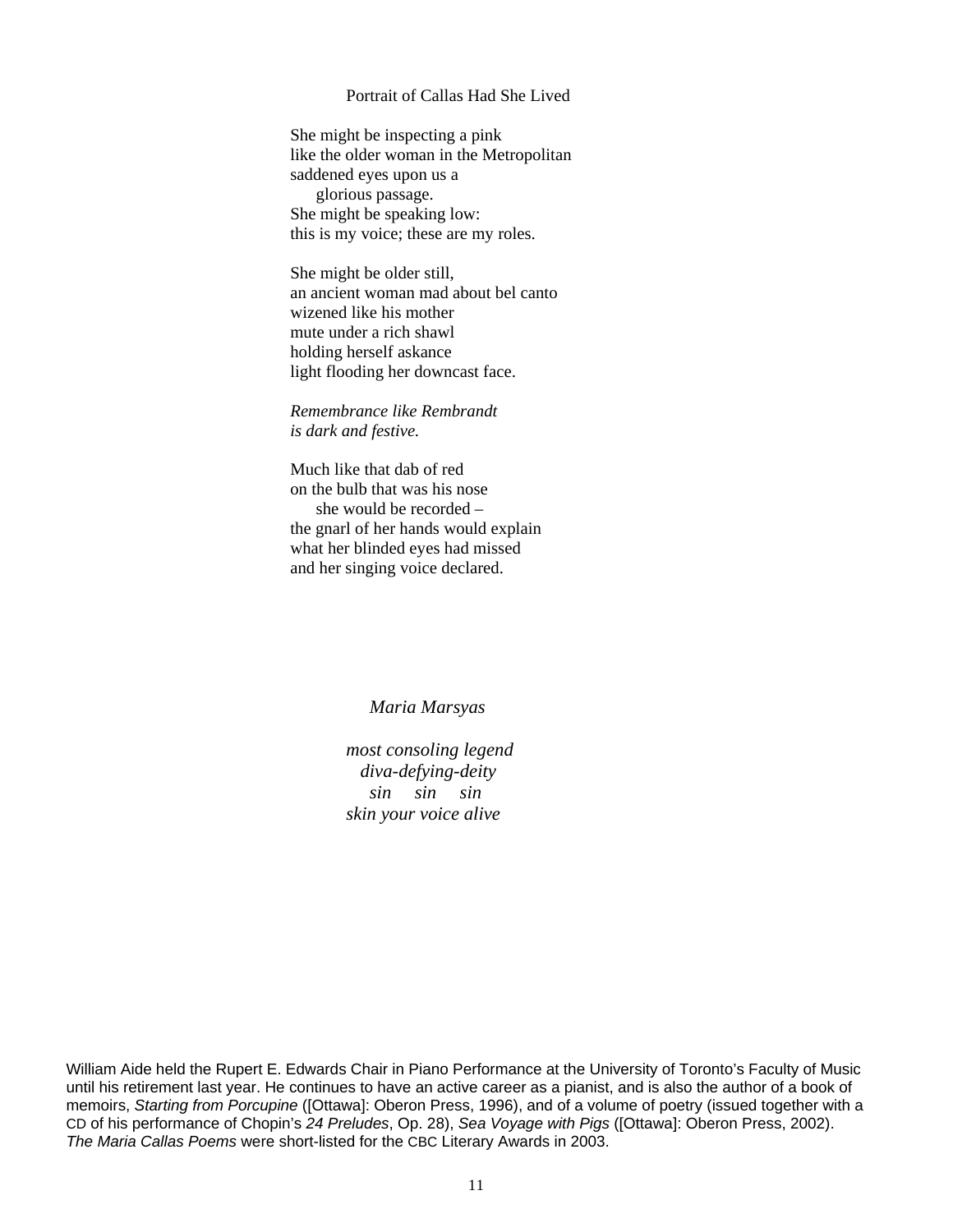# Kingston Symphony Association 50th Anniversary

The Kingston Symphony Association (KSA) was founded on 18 January 1954 and gave its first concert on 12 April 1954. Graham George was the founding music director, followed by William Hill in 1957 and Ed Bartlett in 1960. Alexander Brott took over in 1967 and raised the standards by hiring a core of experienced professional players (notably the Vaghy String Quartet as section leaders in the strings). Brian Jackson succeeded Brott in 1982, and in turn was followed by Glen Fast, who has been the music director since 1991. To mark the 50th anniversary, the KSA recreated its first concert – a performance of Haydn's *The Creation* – on 2 April 2004. Malcolm Williams, a local physician who played double bass in the orchestra for some 30 years, researched and wrote a 50-page history of the orchestra as another 50th

### **Istvan Anhalt,** *The Tents of Abraham*

On 11 January 2004 a sell-out crowd braved the inclement weather for a concert at Grant Hall that featured just two works: Vivaldi's *The Four Seasons*, with Gisèle Dalbec, the orchestra's leader, as the excellent soloist, and *The Tents of Abraham*, an ambitious new work by Istvan Anhalt. The Anhalt work is inspired by, and sometimes vividly portrays, events in the story of Abraham as related in the Book of Genesis. At nearly thirty-seven minutes in duration, the fivemovement score is Anhalt's longest orchestral composition to date, and a work of cinematic scope and variety.

Anhalt was drawn to the subject matter of *The Tents of Abraham* by contemplating the current state of affairs in the Middle East. What are the origins of the enmity between Judaism and Islam? What possible path to reconciliation can be sought? He decided that answers to such questions might be found by reflecting upon the figure of Abraham, who has been adopted successively by Jewish, Christian, and Muslim traditions, and so forms a common point of reference. The dedication in Anhalt's score reads '… for the peace-seeking descendants and friends of Isaac and Ishmael …', referring to Abraham's two sons who have a special status for the followers of Judaism and Islam, respectively.

The first of the five movements features widely spaced chords that are sustained in the strings; it evokes a barren Middle Eastern desert. The second movement depicts Abraham's destruction of his father's idols. The movement features a metallophone assembly: a dozen large pieces of scrap metal suspended by chains from the hooks of a threemetre long rack. At the conclusion of the movement, the scrap metal was vigorously attacked with mallets, creating a resounding racket which had to be experienced live to be believed: it was a truly sensational *coup de théâtre*.

The final three movements are played through almost without a break. The third conveys the strife between Abraham's wife, Sarah, and his concubine, Hagar. The music works up to a climax of awesome weight, with a fully scored orchestral cry that is repeated several times at ever greater levels of intensity. The fourth movement portrays the contest between Abraham's sons Ishmael and Isaac, born to Hagar and Sarah respectively. Though subtitled 'Boys' Games,' it is also intense and dramatic in nature, as is the final movement, which dwells upon the promises that God made to Isaac and Ishmael. The ending of the work is pure

anniversary project. In addition, an extensive article about the KSA appeared in a local magazine (Paul Gurnsey, 'The gift of music,' *Kingston Life* 5.4 [Winter 2003/04]: 28-35). But perhaps the most lasting legacy of this 50th anniversary season will prove to be three new works premiered by the orchestra, written by local composers Istvan Anhalt, Alfred Fisher, and Marjan Mozetich (the Mozetich work, scheduled for 25 April 2004, has been postponed to the autumn). Many Canadian orchestras aim for international standards at the expense of local talent, and end up by becoming alienated from their own audiences. The KSA wisely chooses another path: it nourishes its roots by working to build a sense of community. This has so far proven to be a successful formula, and one eminently worth of emulation.

magic, with delicate string melodies dying away, and a final sigh from the percussion that somehow encapsulates the pain and anguish of the events depicted, but also the hope for a better future.

In the history of orchestras, there are rare but defining moments when everything comes together and the music making reaches an intensity of purpose that lifts the orchestra to a new level. The premiere of *The Tents of Abraham* was such a moment for Glen Fast and the Kingston Symphony. The performance was utterly confident and convincing from start to finish. The orchestra took the many challenges of the work to heart, gave of its very best, and the results were nothing short of spectacular. *Robin Elliott*



Rembrandt, *Abraham casting out Hagar and Ishmael (1637)* Fine Arts Museums of San Francisco

Note: this is a revised version of a review of this concert which was first published in the *Kingston Whig Standard* (13 Jan 2004): 23.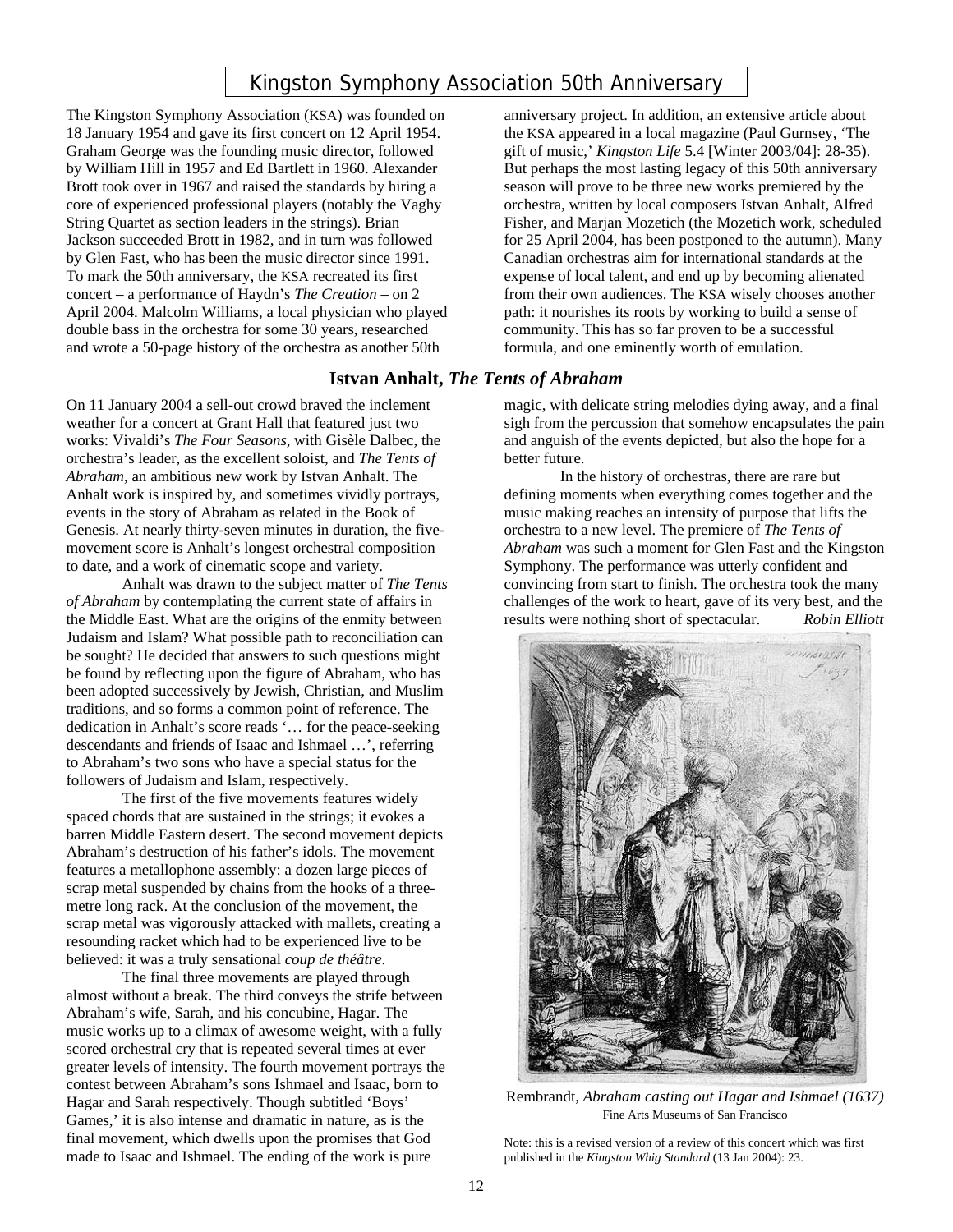#### **Alfred Fisher,** *La Rosa Enflorece*

Alfred Fisher's new cello concerto *La Rosa Enflorece* was premiered on 7 March 2004 in the Grand Theatre*.* A highly moving and intensely poetic work, it is a most welcome addition to the repertoire. It is also a fitting tribute to mark this important season in the orchestra's history and one that will help carry its legacy into the future.

Alfred Fisher has lived in Kingston since 1992, when he was lured from the University of Alberta to become the director of the School of Music at Queen's University. He continues to teach at Queen's as a professor of theory and composition. Fisher has written over fifty works for a wide variety of genres, and his music has been widely performed, broadcast, and recorded. He is a composer with the rare ability to speak directly to the listener, albeit on a complex and challenging level. He values coherence, communication, and craft. He is aware of history and accepts its burden. While he has no desire to mystify, he is also unwilling to make his music easy or overly accessible. 'Music should challenge' he notes, 'it should reward. It should speak directly but not patronize listeners.<sup>1</sup>

All of these qualities are in ample evidence in *La Rosa Enflorece.* The work's title ('The Rose Blooms') refers to an ancient love song of the Sephardic Jews of Spain. This reference provides the piece with an epic quality by situating it historically in a distant and mysterious but not necessarily alien past. The work's musical vocabulary, according to Fisher, is 'a multi-hued web spun of thread old and new.<sup>2</sup> At the same time, the reference has personal significance. 'My mother' writes Fisher, 'was a Rosa and a Sephardite.'<sup>3</sup> While Fisher does not explicitly reveal the work's program, its essence is apparent from the titles of the two movements. The first is 'el mundo de esfuenyos' ('the world of dreams'); the second is 'la rosa se muere' ('death of the rose'). The piece itself follows this basic pattern: *La rosa* constructs and reconstructs, fragments and regenerates, until finally it rises to the surface unabstracted and lyric. But the moment of realization is short lived. It recedes to a half-light, a whisper over which a new 'voice' is heard. Resistance follows, but ultimately the course is marked. The work ends in mystery and serenity.

More than just a soloist, the solo cello takes on the role of narrator and reciter, with the orchestra providing its choral commentary. This persona, for the Kingston premiere, was undertaken brilliantly by the cellist Tanya Prochazka, for whom the part was written.

When first presented with the score of Fisher's work, Prochazka, a professor of cello, strings, and chamber music at the University of Alberta as well as the conductor of the university's orchestra, had been working intensely on Bloch's *Schelomo*. She saw a number of parallels between the two compositions: the prayers, the songs, and especially the musical depiction of personal anguish and longing. Significantly, both the composer and the soloist describe the

 $\overline{a}$ 

piece in terms of its communicative gestures: 'the cello's narrative is self-decoding<sup>,4</sup> writes Fisher; 'the sounds required in performance are full, deeply resonant, and ultimately vocal<sup>55</sup> adds Prochazka. 'The verse is spoken' she continues, 'the cello no longer its own instrument but the vehicle for this poetry'.<sup>6</sup> This aspect was clearly evident in Prochazka's performance. The work is laden with a sense of intimacy and emotional depth which she conveyed with integrity and elegance. Part of her approach in preparing the work was to 'transcend cello', $\frac{7}{7}$  that is, to go beyond the communicative limitations of instrumental music. In doing so, she conveyed deeper truths of the music that lie beyond the boundaries of language. Her intensity and sincerity of expression were not lost on the audience. The response was overwhelmingly warm, supportive, and enthusiastic.

*La Rosa Enflorece* is a difficult work, emotionally and technically. Special acknowledgement must be given to the Kingston Symphony Association and its music director Glen Fast for their outstanding performance of the work. The orchestration is challenging, complex, and intricate, with several principal players called upon to make important contributions. All of these were diligently prepared and thoughtfully executed. Fast, when asked to comment on the piece, was particularly impressed with the orchestration and the variety of harmonic languages, both of which contributed to the broad scope of expression. Fisher's sound palate was enhanced considerably by his innovative use of an expanded percussion section that provided a powerful means of reinforcing the most dramatic points in the narrative.

Although obviously a deeply personal work for the composer, *La Rosa Enflorece* has an appeal that is wide reaching. There is an understandable reticence on Fisher's part to reveal some of the work's inner meanings, yet despite this, the music speaks powerfully for itself, affecting both listeners and players alike. The Kingston Symphony's performance of and support for this piece is not an isolated event, but part of a larger commitment to serious new music that surely bodes well for the coming fifty years.

*Drew Stephen*



Composer Alfred Fisher

 $\overline{a}$ 

<sup>1</sup> Alfred Fisher, 'Biography,' *Kingston Symphony Program: 2003- 2004 Season*, 21. <sup>2</sup> Alfred Fisher, 'Program note,' *Kingston Symphony Program:* 

*<sup>2003-2004</sup> Season*, 25. 3

<sup>&</sup>lt;sup>3</sup> Fisher, 'Program note.'

<sup>4</sup> Fisher, 'Program note.'

<sup>5</sup> Tanya Prochazka, e-mail to the author, 29 April 2004. 6

 $6$  Prochazka, e-mail.

Prochazka, e-mail.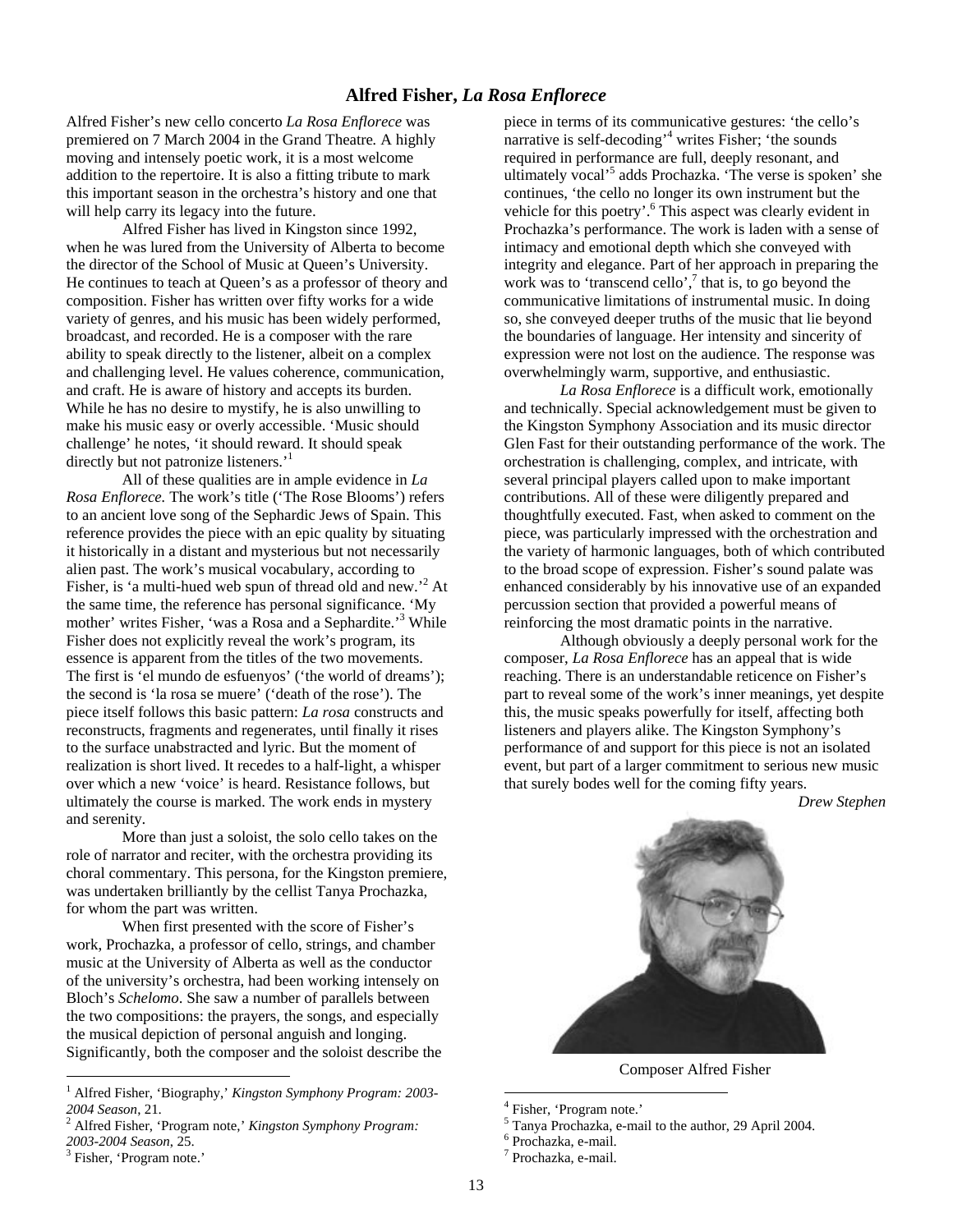## News and Notes

Gordana Lazarevich and Robyn Cathcart have completed a 104-page annotated catalogue of the compositions of **Murray Adaskin** (b Toronto 28 Mar 1906, d Victoria, BC 6 May 2002). Titled *Murray Adaskin: An Annotated Catalogue of His Music – A Unison of Life, Music and the Man* (Victoria, BC: Dolce, 2003), the book is also available as a PDF file from the Library and Archives of Canada (http://collection.nlc-bnc.ca/). The catalogue lists 131 compositions dating from 1927 to 2000; over half were written after Adaskin's retirement in 1973. Three appendices list recordings of works by Adaskin, publications of his scores, and sources of biographical information about him; there are also 127 illustrations and 12 colour plates. The catalogue is a valuable addition to and updating of Lazarevich's biography, *The Musical World of Frances James and Murray Adaskin* (Toronto: University of Toronto Press, 1988).

The concert by the University of Toronto MacMillan Singers on 20 March 2004, conducted by Doreen Rao, featured choral music by Canadian composers Ruth Watson Henderson, Imant Raminsh, Eleanor Daley, John Burge, Rupert Lang, and Stephen Hatfield. At the concert, **Jean Ashworth Bartle**, founder and music director of the Toronto Children's Chorus, received the 2004 Distinguished Service Award from the University of Toronto Music Education Division. Bartle has had a distinguished career as a music educator with the Toronto Board of Education and Toronto Children's Chorus. She has made a remarkable contribution to the development of singers and choral conductors through her work as an educator and author. She consistently includes Canadian music on TCC concert programs and recordings, giving the young choristers first-hand experience with this repertoire, and has introduced audiences world-wide to Canadian compositions, many of them commissioned by and for the TCC. Many Canadian pieces for treble choir have been published in the acclaimed Toronto Children's Chorus Series (G.V. Thompson/Warner). The pieces in the series range from unison to four-part SSAA, and represent an impressive variety of Canadian composers. The March concert also featured a tribute to Nicholas Goldschmidt (see the obituary on p. 16). *Patricia Shand*

**John Beckwith** gave a talk on Alberto Guerrero for the ICM on 2 October 2003. He is in the process of finishing a detailed biographical study titled *In Search of Alberto Guerrero*. Guerrero was born in La Serena, Chile, in 1886, and lived in Toronto from 1918 until his death in 1959. Beckwith's study is the first fulllength biography of this important pianist, composer and teacher. Guerrero numbered many prominent

Canadian musicians among his pupils, including Glenn Gould, William Aide, R. Murray Schafer and Beckwith himself. In researching the biography, Beckwith visited Chile in January 2003 and found documents and other information that shed new light on the first 32 years of Guerrero's life. The biography, part objective report and part personal memoir, will bring Guerrero out of the shadows and shed much new light on his career in both Chile and Canada.

The 70th birthday of **Walter Buczynski** was celebrated during the 2003-04 season with a series of concerts in his native Toronto. Most recently, his String Quartet No. 5 was premiered on 2 May in Heliconian Hall by the Marie Berard Quartet. Buczynski has donated his entire professional archive, including sketches, drafts and materials for many of his compositions, and also professional correspondence, programs and posters from both his composing and performing careers, to the University of Toronto Music Library. *Two New Hours* will celebrate Buczynski's birthday in a radio broadcast on 13 June 2004 (CBC Radio Two, 10 pm), featuring a concert held on 16 April at Walter Hall, University of Toronto. The concert included String Quartets Nos. 3 and 4, played by the Accordes String Quartet, and the Piano Sonata No. 3, performed by Buczynski himself.

An expanded version of **George Elliott Clarke**'s libretto for the jazz opera *Québécité* has been published by Gaspereau Press (Kentville, NS: 2003 – 112 pp., \$18.95). The libretto was set to music by the New York-based Canadian jazz pianist and composer **D.D. Jackson**. The opera was premiered as part of the tenth anniversary season of the Guelph Jazz Festival on 5 September 2003 (the performance was broadcast on CBC Radio Two on 10 October 2003), with two further performances in Vancouver 17-18 October 2003. It will also be featured in open rehearsals 5-7 July 2004, sponsored by the Annapolis Jazz Society of Nova Scotia. The published version of the libretto is subtitled 'A Jazz Fantasia in Three Cantos.' The handsome book includes a postlude by Ajay Heble, who is a professor of English at the University of Guelph and also commissioned *Québécité* in his role as the artistic director of the Guelph Jazz Festival. Clarke, who was named the inaugural E.J. Pratt Professor of Canadian Literature at the University of Toronto in November 2003, also wrote the libretto to James Rolfe's opera *Beatrice Chancy*, which was published by Polestar (Victoria, BC: 1999). In his 'Prelude' to the published version of *Québécité*, Clarke draws attention to the many influences on the work, ranging from Oscar Peterson and Miles Davis to Alfred Hitchcock, Spike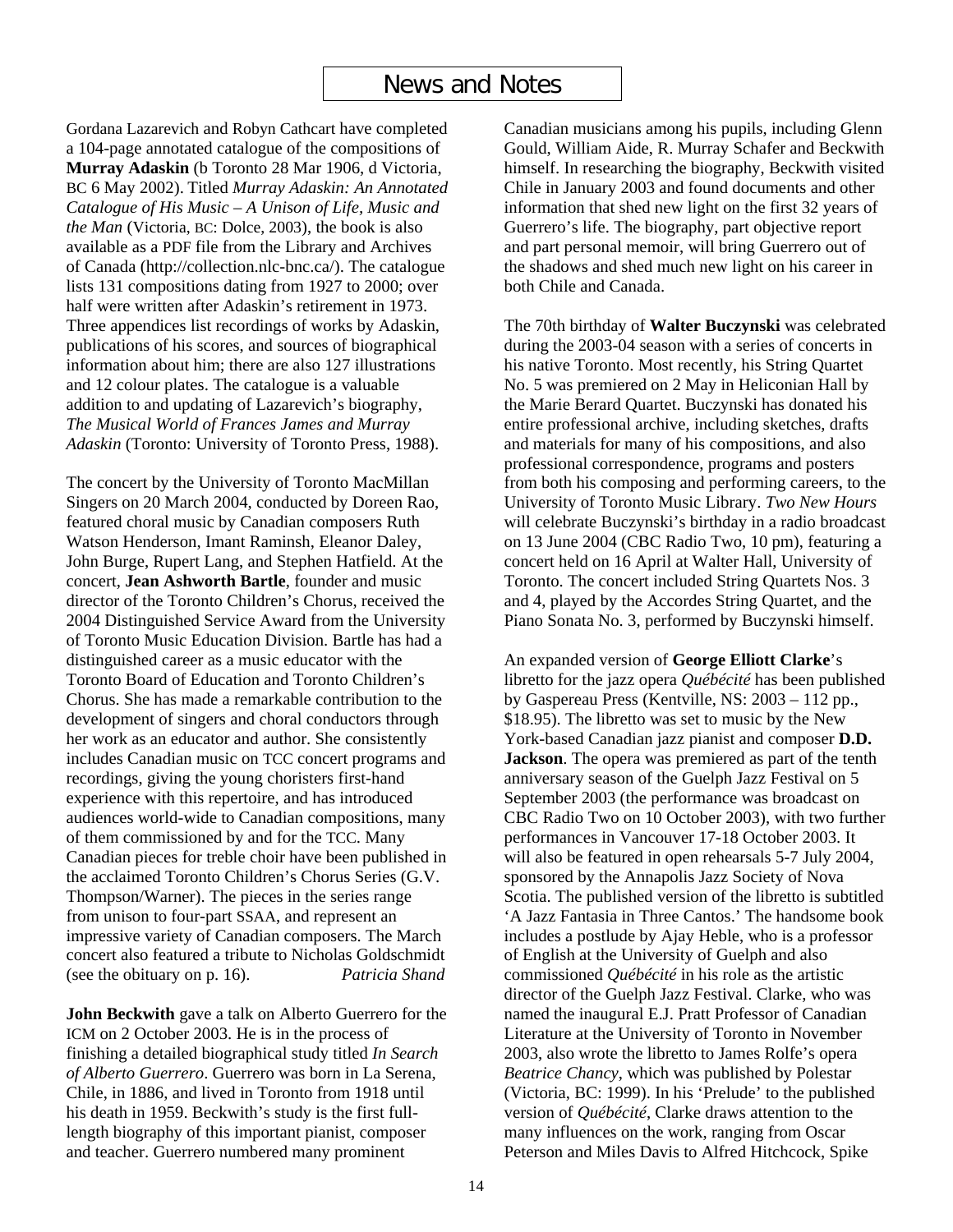Lee, and Mira Nair. The opera is set in Quebec City and features just four characters: two Laval University students (one of Indian descent and one of Chinese origin), an architect (a Haitian of mixed-race ancestry), and a jazz saxophonist (who, like Clarke himself, is 'Africadian' – of mixed African-American and Mi'kmaq Nova Scotian heritage). The story is based in part on an unpublished autobiographical memoir by Jackson's parents (his late mother was of Chinese origin, and his father is African-American). *Québécité* is a literate and challenging exploration of crosscultural relationships, 'race' and identity, the politics of language, religion, the heritage of the 1960s, and much else besides. The opera ends optimistically, with the marriage of the two couples – 'Our children will be / every colour eyes can know, / and free: / and states, parents, gods, / must have no say: / Love is a tyrannical democracy. / *Vive le Québec*. */ Vive le Québec. / Vive le Québec libéré. / Vive aussi le Québec de couleur – / Toutes les couleurs*. */ Vive notre québécité*.' [p. 92]

**Linda** and **Michael Hutcheon**'s book *Opera: The Art of Dying* (Cambridge, MA: Harvard UP, 2004) was launched on 13 April 2004 at Massey College. Linda Hutcheon is University Professor of English and Comparative Literature at the University of Toronto, and Michael Hutcheon is a Professor of Medicine there. The book examines, from a medical and literary standpoint, Western concepts of mortality as exhibited in opera, and also the modern-day reception of operatic deaths. Repertoire discussed ranges from Monteverdi's *Orfeo* (1607) to Randolph Peters' *Nosferatu* (1993); there are chapters on Wagner's *Tristan und Isolde* and *Der Ring des Nibelungen*, and on operatic versions of the Orpheus myth. The Hutcheons, incidentally, helped to finance the premiere of *Québécité* and the inaugural performances of the Toronto Masque Theatre.

The **Sir Ernest MacMillan Memorial Foundation** recently announced that its advanced music study award, offered this year in the area of chamber music, has been won by two young string quartet ensembles. The Tokai String Quartet of Toronto and the Lloyd-Carr Harris String Quartet of Montreal will each be given a \$12,000 award to assist in career development. Both groups were formed in 2002. The Tokai String Quartet won the Felix Galimir Chamber Music Award as the outstanding chamber music ensemble at the University of Toronto in 2003, and has been chosen as one of the ten finalists in this summer's Eighth Banff International String Quartet Competition. The Lloyd-Carr Harris String Quartet is performing at the Casal Maggiore International Festival in Italy this summer, and is working with the composer Zosha Di Castri on a piece for string quartet that is to be premiered in 2005.

Two PhD theses have recently been completed on the Toronto rock group **Rush**. Christopher McDonald's *Grand Designs: A Musical, Social and Ethnographic Study of Rush* was completed at York University in June 2002 under the supervision of Robert Bowman. At 602 pages, it is nearly twice the length of Durrell Bowman's *Permanent Change: Rush, Musicians' Rock, and the Progressive Post-Counterculture*, which was completed at the University of California, Los Angeles in 2003 under the supervision of Robert Walser. Bowman's 331-page dissertation is available on his web site (http://www.durrellbowman.com/). Bowman also contributed an article on Rush to the book *Progressive Rock Reconsidered* (New York: Routledge, 2002), edited by Kevin Holm-Hudson.

The **Toronto Masque Theatre** (TMT) presented its inaugural performances 13-14 May 2004 in the Jane Mallett Theatre. TMT is dedicated to historical and contemporary works combining music, theatre, and dance. The program was titled *Masques of Orpheus* and featured Marc-Antoine Charpentier's *La descente d'Orphée aux enfers* (1686) in its Canadian premiere, and *Orpheus and Eurydice*, a new one-act work with a libretto by the Trinidadian-born Toronto writer André Alexis and music by the Toronto-based composer **James Rolfe**. Rolfe is currently working on *Charlotte*, an opera about the Berlin artist Charlotte Salomon, who perished in Auschwitz at the age of 26 in 1943. The TMT was founded at the initiative of Larry Beckwith, who deftly led the small ensemble of period instruments from first violin. The performances were dedicated to the memory of Symon Francis Beckwith (1956-2003), John Beckwith's son and Larry's brother.

The **Toronto Operetta Theatre** presented a rare modern-day revival of Calixa Lavallée's *The Widow* (1881) 14-15 February 2004 in the Jane Mallett Theatre. The performances were conducted by Jose Hernandez, who prepared an arrangement for a ninepiece orchestra from the published piano-vocal score.

*History of Concerts and Performers of the Women's Musical Club of Toronto* was published in its third edition in December 2003. Carefully researched and compiled by Hanna and Fred Feuerriegel, the 267-page spiral-bound paperback is a fascinating glimpse into the history of concert giving and of the club itself. The third edition is greatly expanded and now includes lists of concert programs as well as of performers, from the founding concert on 23 January 1899 to the end of the 105th season on 20 March 2003. There is an index of performers and also an index of works performed. The book is available for \$15 from the **Women's Musical Club of Toronto** (http://www.wmct.on.ca).